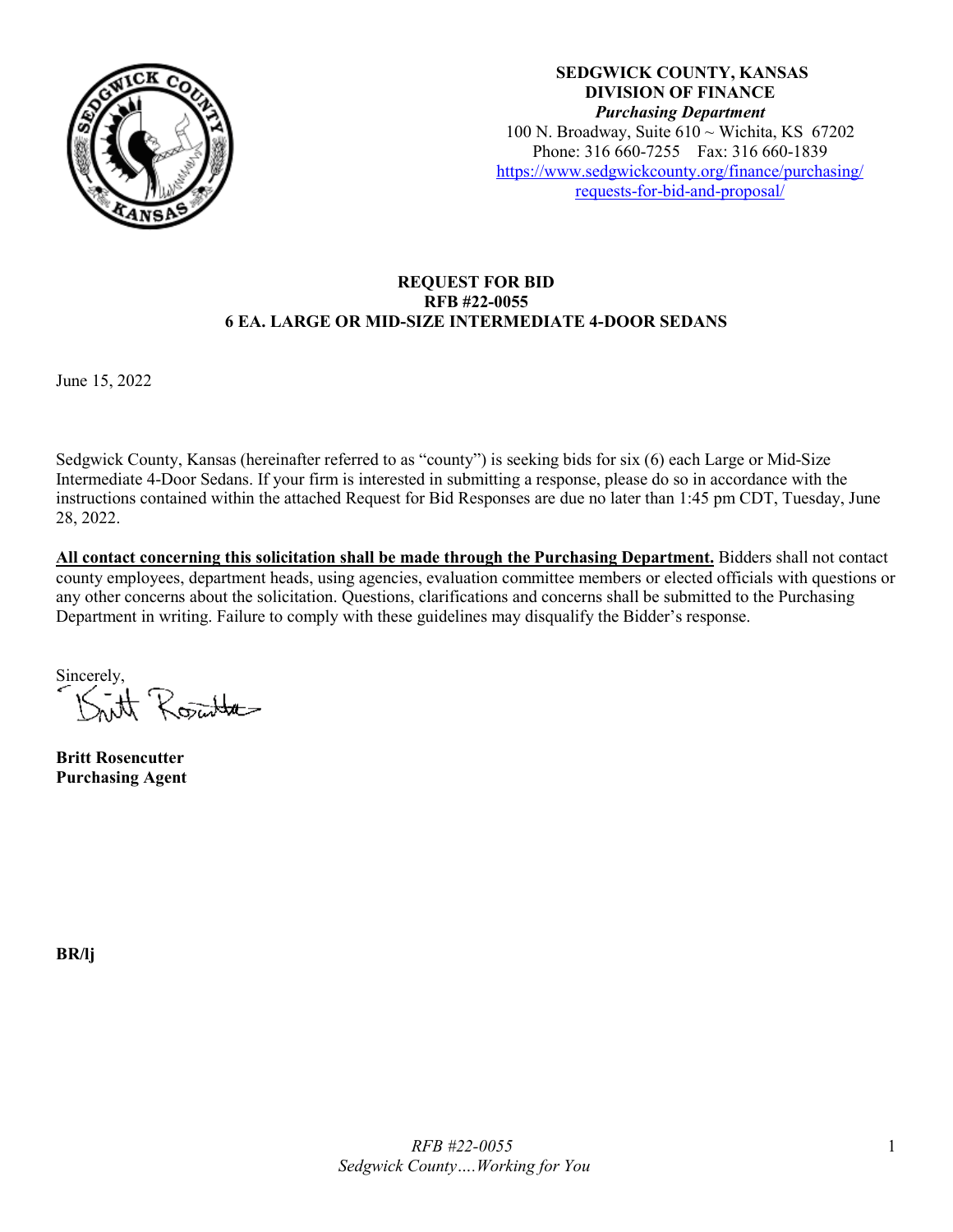### **Table of Contents**

- <span id="page-1-0"></span>**I. [Purpose](#page-2-0)**
- <span id="page-1-1"></span>**II. [Submittals](#page-2-1)**
- <span id="page-1-2"></span>**III. [Scope of Work](#page-2-2)**
- <span id="page-1-3"></span>**IV. [Sedgwick County's Responsibilities](#page-3-0)**
- <span id="page-1-9"></span><span id="page-1-8"></span><span id="page-1-7"></span><span id="page-1-6"></span><span id="page-1-5"></span><span id="page-1-4"></span>**V. Bid [Terms](#page-3-1)**
	- **A. [Questions and Contact Information](#page-3-2)**
	- **B. [Minimum Firm Qualifications](#page-3-3)**
	- **C. [Evaluation Criteria](#page-4-0)**
	- **D. [Request for Bid](#page-4-1) Timeline**
	- **E. [Contract Period and Payment Terms](#page-4-2)**
	- **F. [Insurance Requirements](#page-4-3)**
	- **G. [Indemnification](#page-5-0)**
	- **H. [Confidential Matters and Data Ownership](#page-5-1)**
	- **I. [Bid Conditions](#page-6-0)**
- <span id="page-1-14"></span><span id="page-1-13"></span><span id="page-1-12"></span><span id="page-1-11"></span><span id="page-1-10"></span>**VI. [Required Response Content](#page-6-1)**
- <span id="page-1-15"></span>**VII. [Response Form](#page-7-0)**
- <span id="page-1-16"></span>**VIII. [Response Form 2](#page-8-0)**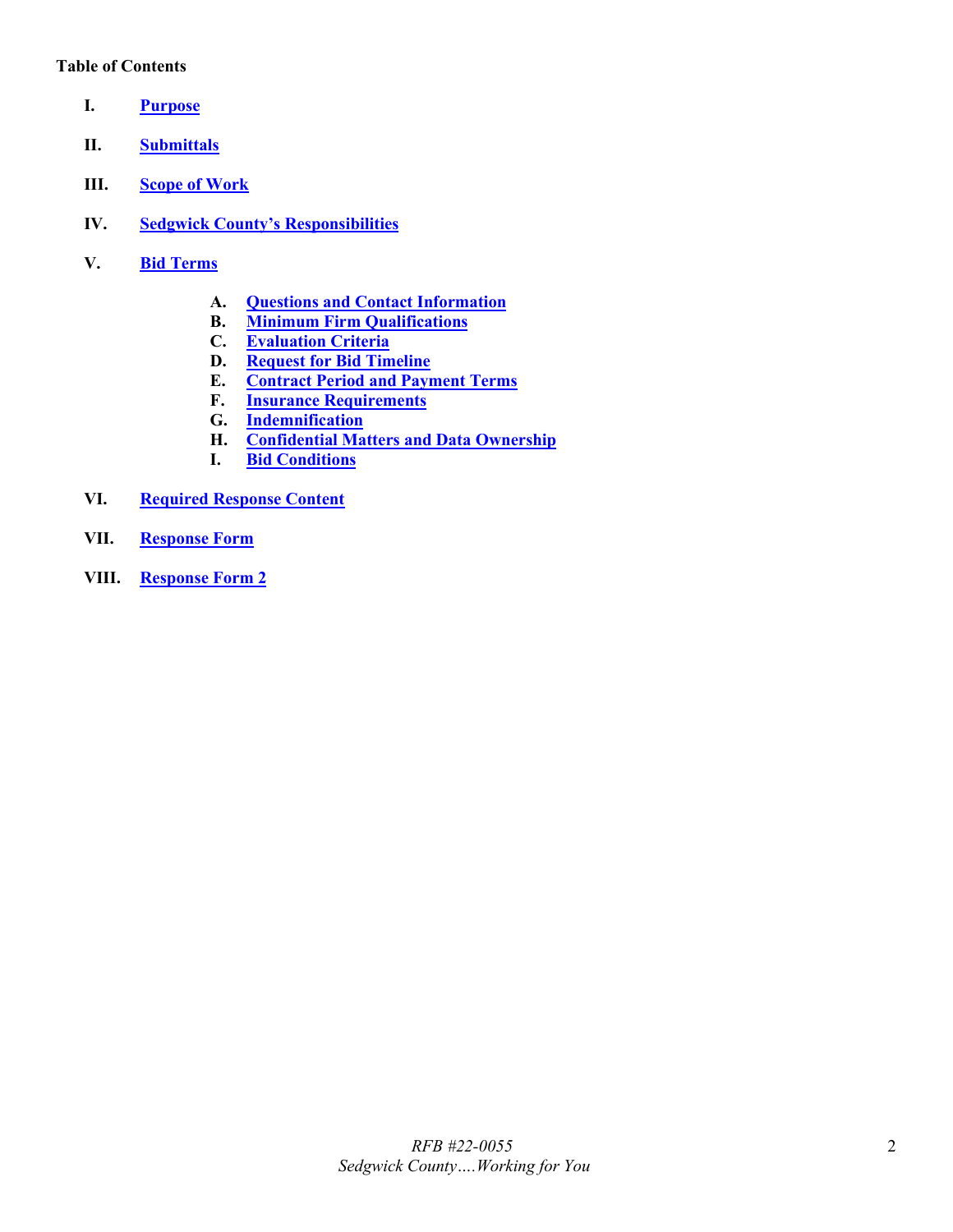### <span id="page-2-0"></span>**I. [Purpose](#page-1-0)**

Sedgwick County, located in south-central Kansas, is one of the most populous of Kansas' 105 counties with a population estimated at more than 514,000 persons. It is the sixteenth largest in area, with 1,008 square miles, and reportedly has the second highest per capita wealth among Kansas' counties. Organizationally, the County is a Commission/Manager entity, employs nearly 2,800 persons, and hosts or provides a full range of municipal services, e.g. – public safety, public works, criminal justice, recreation, entertainment, cultural, human/social, and education.

Sedgwick County is seeking bids for six (6) each Large or Mid-Size Intermediate 4-Door Sedans, in accordance with the specifications outlined, for Sedgwick County Sheriff's Office.

#### <span id="page-2-1"></span>**II. [Submittals](#page-1-1)**

Carefully review this Request for Bid. It provides specific technical information necessary to aid participating firms in formulating a thorough response. S Should you elect to participate, submit via email to [purchasing@sedgwick.gov.](mailto:purchasing@sedgwick.gov)

> Britt Rosencutter Sedgwick County Purchasing Department 100 N. Broadway, Suite 610 Wichita, KS 67202

SUBMITTALS are due **NO LATER THAN 1:45 pm CDT, TUESDAY, June 28, 2022**. Late or incomplete responses will not be accepted and will not receive consideration for final award. Vendor is responsible for verifying that their proposal has been received by Sedgwick County Purchasing Department.

Bid responses will be acknowledged and read into record at Bid Opening, which will occur at 2:00 pm CDT, on the due date. We will continue to have Bid Openings for the items listed currently. If you would like to listen in as these bids are read into the record, please dial our Meet Me line  $\omega$  (316) 660-7271 at 2:00 pm.

### <span id="page-2-2"></span>**III. [Scope of Work](#page-1-2) MINIMUM MANDATORY REQUIREMENTS AND SPECIFICATIONS**

- **A.** The following specifications are for the procurement of six (6) each Large or Mid-Size Intermediate 4-Door Sedans for Fleet Management to be used by the Sheriff's Office and the District Attorney.
- **B.** Manufacturer's standard equipment presumed to be included unless otherwise specified.
- **C.** All items bid are to be factory installed unless authorized by Sedgwick County Fleet Management.
- **D.** After award and prior to delivery, an appointment must be made to deliver vehicle to Fleet Management, 1021 Stillwell Wichita, Kansas. Please contact Beau Bergeron at 316-660-7477.
- **E.** Fleet Management will not accept ownership until vehicles have been inspected for compliance with specifications below and Manufacturer's Statement of Origin (MSO) has been delivered.
- **F.** Maintenance manuals to be invoiced separately.
- **G.** Provide all warranty information.
- **H.** Pricing must be quoted as a delivered price.
- **I. Equipment shall meet or exceed the following descriptions. Any additions, deletions, or variations from the following descriptions must be noted.**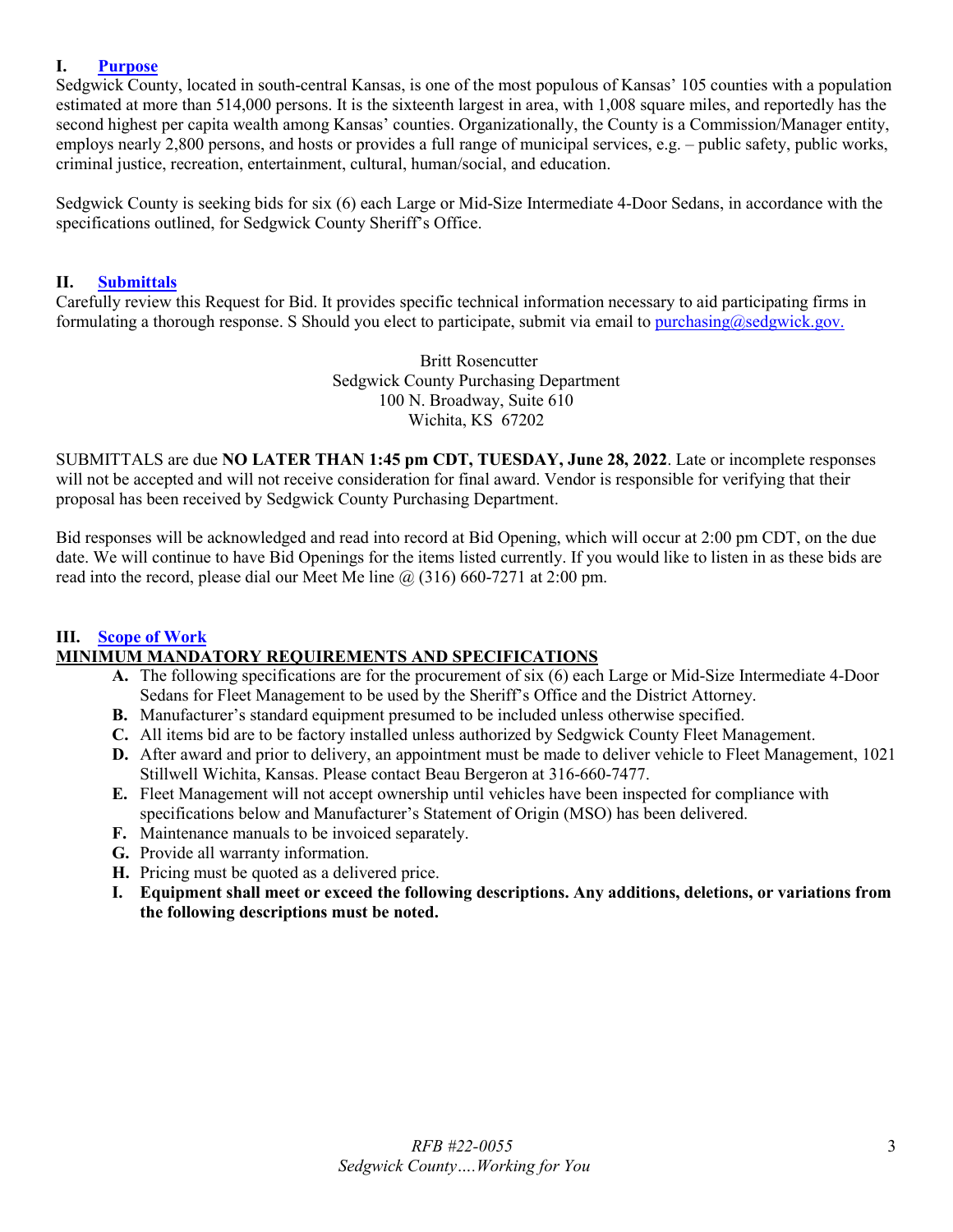| <b>SPECIFICATIONS</b> |                       |                                                           |  | <b>MEETS</b><br><b>SPECIFICATION</b> |  |
|-----------------------|-----------------------|-----------------------------------------------------------|--|--------------------------------------|--|
|                       |                       | 6 ea. Large or Mid-Size Intermediate 4-Door Sedans        |  | N <sub>0</sub>                       |  |
|                       | Engine                | 2.0 Liter (minimum)                                       |  |                                      |  |
| 2.                    | Wheelbase             | 106.00 inches (minimum)                                   |  |                                      |  |
| 3.                    | Doors                 | Four (4) door sedans, power locks                         |  |                                      |  |
| 4.                    | Transmission          | Automatic with overdrive                                  |  |                                      |  |
| 5.                    | <b>Seats</b>          | Cloth or Vinyl, five (5) passenger seating                |  |                                      |  |
| 6.                    | <b>Exterior Color</b> | Will determine at time of ordering                        |  |                                      |  |
| 7.                    | Radio                 | AM/FM (CD if standard)                                    |  |                                      |  |
| 8.                    | Glass                 | Tinted, power windows                                     |  |                                      |  |
| 9.                    | <b>Tires</b>          | Factory All Season standard radials, with full size spare |  |                                      |  |
| 10.                   | Fuel Tank             | 13 gal (minimum)                                          |  |                                      |  |
| 11.                   | <b>Brakes</b>         | 4-wheel disc w/ABS                                        |  |                                      |  |
| 12.                   | Steering              | Power steering, tilt and cruise control                   |  |                                      |  |
| 13.                   | Heating               | Heater with rear window defroster                         |  |                                      |  |
| 14.                   | Air Conditioning      | Factory installed                                         |  |                                      |  |
| 15.                   | Manuals               | One complete maintenance set, CD Rom if available         |  |                                      |  |
| 16.                   | Keys                  | Three (3) sets. Keyless entry remote                      |  |                                      |  |

## <span id="page-3-0"></span>**IV. [Sedgwick County's Responsibilities](#page-1-3)**

- Provide information, as legally allowed, in possession of the county, which relates to the county's requirements or which is relevant to this project.
- Designate a person to act as the County Contract Manager with respect to the work to be performed under this contract.
- County reserves the right to make inspections at various points of the project. Contractor agrees to openly participate in said inspections and provide information to the county on the progress, expected completion date and any unforeseen or unexpected complications in the project.

# <span id="page-3-1"></span>**V. Bid [Terms](#page-1-4)**

### A. [Questions and Contact Information](#page-1-5)

<span id="page-3-2"></span>Any questions regarding this document must be submitted in writing to Britt Rosencutter at  $brit. rosencutter@, sedgwick.gov$  by 5:00 pm CDT, June 20, 2022. Any questions of a substantive nature will be answered in written form as an addendum and posted on the purchasing website at

<https://www.sedgwickcounty.org/finance/purchasing/requests-for-bid-and-proposal/>under the Documents column associated with this bid number by 5:00 pm CDT, June 23, 2022. Firms are responsible for checking the website and acknowledging any addenda on their bid response form.

# B. [Minimum Firm Qualifications](#page-1-6)

<span id="page-3-3"></span>This section lists the criteria to be considered in evaluating the ability of firms interested in providing the service(s) and/or product(s) specified in this Request for Bid. Firms must meet or exceed these qualifications to be considered for award. Bids submitted must reflect in detail their inclusion as well as the degree to which they can be provided. Any exceptions to the requirements listed should be clearly detailed in proposer's response.

# Bidders shall:

- 1. Have proper certification(s) or license(s) for the services/product specified in this document.
- 2. Ensure that project work meets all local, state and federal laws, regulations and ordinances.
- 3. Have the capacity to acquire all required permits, bonds, escrows or insurances.
- 4. Provide appropriate project supervision and quality control procedures.
- 5. Have appropriate material, equipment and labor to perform job safely and efficiently. *All costs associated with meeting this requirement will be the sole responsibility of the vendor.*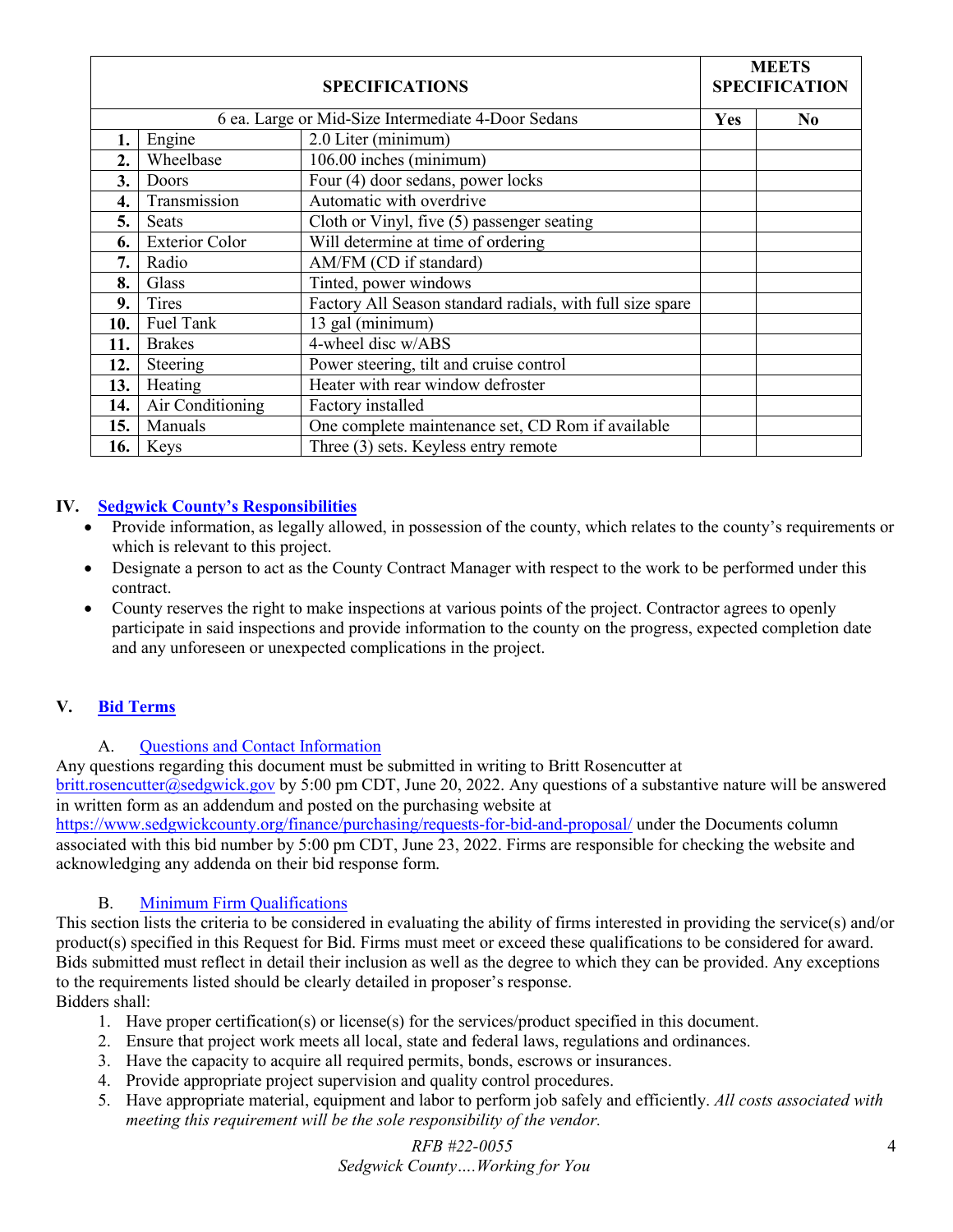## C. [Evaluation Criteria](#page-1-7)

<span id="page-4-0"></span>An award will be made to the lowest responsible and responsive bidder.

# D. [Request for Bid](#page-1-8) Timeline

<span id="page-4-1"></span>The following dates are provided for information purposes and are subject to change without notice. Contact the Purchasing Department at (316) 660-7255 to confirm any and all dates**.** 

| Distribution of Request for Bid to interested parties                        | Wednesday, June 15, 2022     |
|------------------------------------------------------------------------------|------------------------------|
| Clarification, Information and Questions submitted in writing by 5:00 pm CDT | <b>Monday, June 20, 2022</b> |
| Addendum Issued by 5:00 pm CDT                                               | Thursday, June 23, 2022      |
| Sealed Bid due before 1:45 pm CDT                                            | Tuesday, June 28, 2022       |
| Board of Bids and Contracts Recommendation                                   | Thursday, July 7, 2022       |
| Board of County Commission Award                                             | Wednesday, July 13, 2022     |

# E. [Contract Period and Payment Terms](#page-1-9)

<span id="page-4-2"></span>A contractual period will begin following Board of County Commissioners (BoCC) approval of the successful firm(s) for these vehicles.

County may cancel its obligations herein upon thirty-day (30) prior written notice to the other party. It is understood that funding may cease or be reduced at any time, and in the event that adequate funds are not available to meet the obligations hereunder, either party reserves the right to terminate this agreement upon thirty (30) days prior written notice to the other. Payment will be remitted following receipt of monthly detailed invoice.

# Payment and Invoice Provisions

[https://www.sedgwickcounty.org/media/39239/payment\\_and\\_invoice\\_provisions.pdf](https://www.sedgwickcounty.org/media/39239/payment_and_invoice_provisions.pdf)

# F. [Insurance Requirements](#page-1-10)

<span id="page-4-3"></span>Liability insurance coverage indicated below must be considered as primary and not as excess insurance. If required, Contractor's professional liability/errors and omissions insurance shall (i) have a policy retroactive date prior to the date any professional services are provided for this project, and (ii) be maintained for a minimum of three (3) years past completion of the project. Contractor shall furnish a certificate evidencing such coverage, with County listed as an additional insured including both ongoing and completed operations, except for professional liability, workers' compensation and employer's liability. **Certificate shall be provided prior to award of contract.** Certificate shall remain in force during the duration of the project/services and will not be canceled, reduced, modified, limited, or restricted until thirty (30) days after county receives written notice of such change. All insurance must be with an insurance company with a minimum BEST rating of A-VIII and licensed to do business in the State of Kansas **(must be acknowledged on the bid/proposal response form).**

**NOTE:** If any insurance is subject to a deductible or self-insured retention, written disclosure must be included in your proposal response and also be noted on the certificate of insurance.

It is the responsibility of Contractor to require that any and all approved subcontractors meet the minimum insurance requirements.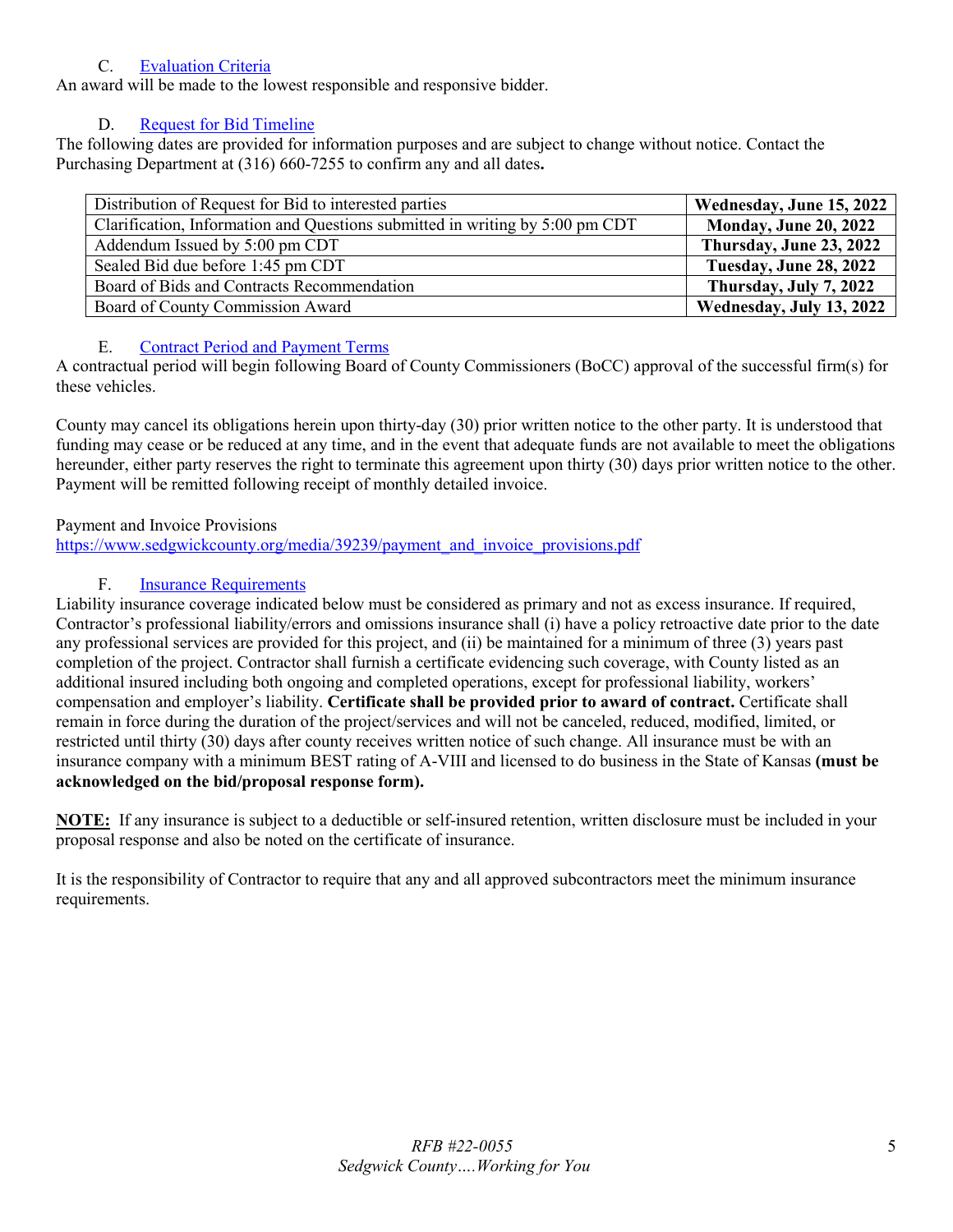| <b>Workers' Compensation:</b>                                                      |                |  |  |  |  |
|------------------------------------------------------------------------------------|----------------|--|--|--|--|
| Applicable coverage per State Statutes                                             |                |  |  |  |  |
| <b>Employer's Liability Insurance:</b>                                             | \$500,000.00   |  |  |  |  |
| Commercial General Liability Insurance (on form CG 00 01 04 13 or its equivalent): |                |  |  |  |  |
| Each Occurrence                                                                    | \$1,000,000.00 |  |  |  |  |
| General Aggregate, per project                                                     | \$2,000,000.00 |  |  |  |  |
| Personal Injury                                                                    | \$1,000,000.00 |  |  |  |  |
| Products and Completed Operations Aggregate                                        | \$2,000,000.00 |  |  |  |  |
| <b>Automobile Liability:</b>                                                       |                |  |  |  |  |
| Combined single limit                                                              | \$500,000.00   |  |  |  |  |
| <b>Umbrella Liability:</b>                                                         |                |  |  |  |  |
| Following form for both the general liability and automobile                       |                |  |  |  |  |
| Required / $X$ Not Required                                                        |                |  |  |  |  |
| Each Claim                                                                         | \$1,000,000.00 |  |  |  |  |
| Aggregate                                                                          | \$1,000,000.00 |  |  |  |  |
| Professional Liability/ Errors & Omissions Insurance:                              |                |  |  |  |  |
| <b>Required</b> / $\underline{X}$ Not Required                                     |                |  |  |  |  |
| Each Claim                                                                         | \$1,000,000.00 |  |  |  |  |
| Aggregate                                                                          | \$1,000,000.00 |  |  |  |  |
| <b>Pollution Liability Insurance:</b>                                              |                |  |  |  |  |
| Required $/ \underline{X}$ Not Required                                            |                |  |  |  |  |
| Each Claim                                                                         | \$1,000,000.00 |  |  |  |  |
| Aggregate                                                                          | \$1,000,000.00 |  |  |  |  |

### *Special Risks or Circumstances:*

*Entity reserves the right to modify, by written contract, these requirements, including limits, based on the nature of the risk, prior experience, insurer, coverage, or other special circumstances.*

### G. [Indemnification](#page-1-11)

<span id="page-5-1"></span><span id="page-5-0"></span>To the fullest extent of the law, the provider, its subcontractor, agents, servants, officers or employees shall indemnify and hold harmless Sedgwick County, including, but not limited to, its elected and appointed officials, officers, employees and agents, from any and all claims brought by any person or entity whatsoever, arising from any act, error, or omission of the provider during the provider's performance of the agreement or any other agreements of the provider entered into by reason thereof. The provider shall indemnify and defend Sedgwick County, including, but not limited to, its elected and appointed officials, officers, employees and agents, with respect to any claim arising, or alleged to have arisen from negligence, and/or willful, wanton or reckless acts or omissions of the provider, its subcontractor, agents, servants, officers, or employees and any and all losses or liabilities resulting from any such claims, including, but not limited to, damage awards, costs and reasonable attorney's fees. This indemnification shall not be affected by any other portions of the agreement relating to insurance requirements. The provider agrees that it will procure and keep in force at all times at its own expense insurance in accordance with these specifications.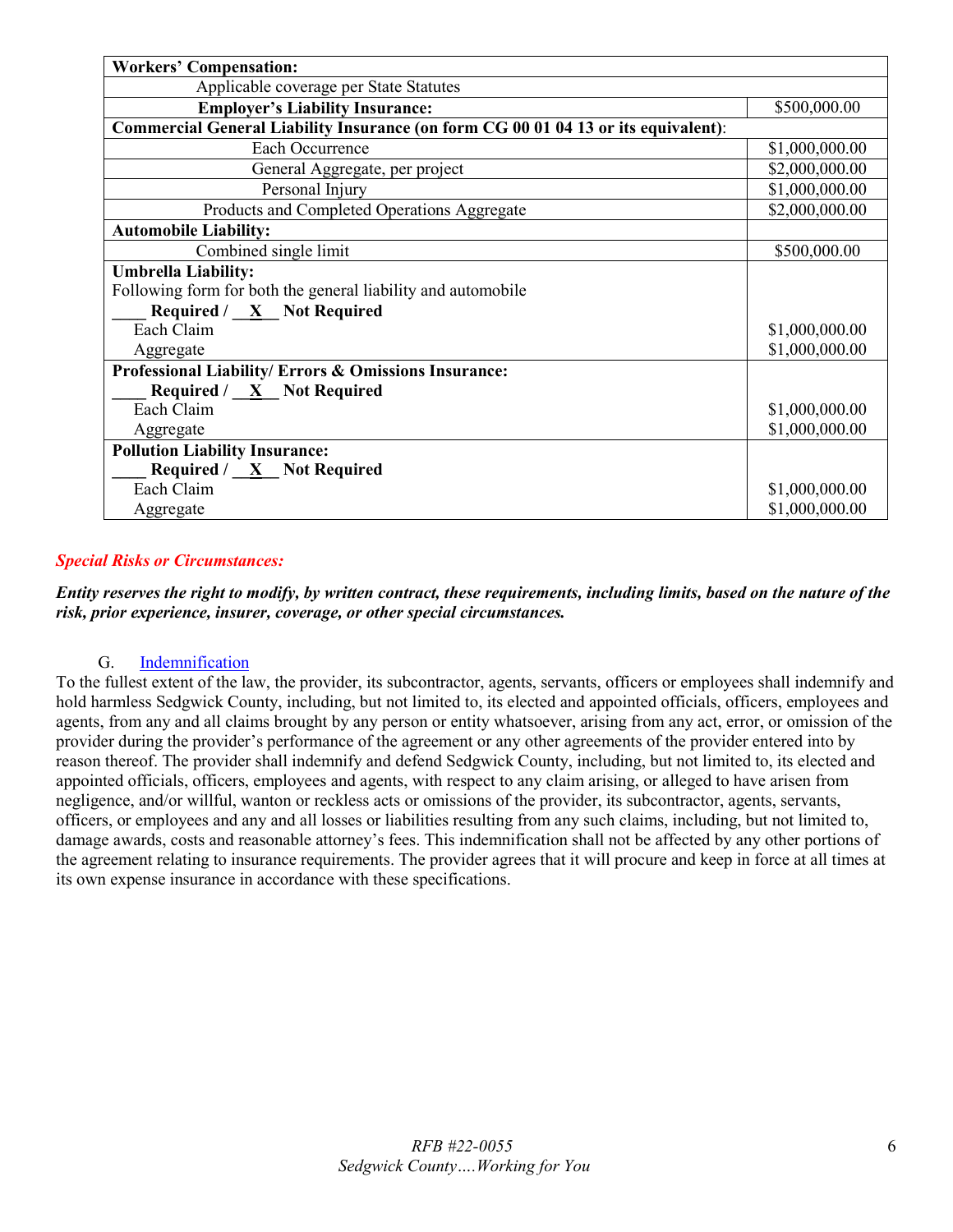## H. [Confidential Matters and Data Ownership](#page-1-12)

The successful bidder agrees all data, records and information, which the bidder, its agents and employees, which is the subject of this bid, obtain access, remains at all times exclusively the property of Sedgwick County. The successful proposer agrees all such data, records, plans and information constitutes at all times proprietary information of Sedgwick County. The successful bidder agrees that it will not disclose, provide, or make available any of such proprietary information in any form to any person or entity. In addition, the successful proposer agrees it will not use any names or addresses contained in such data, records, plans and information for the purpose of selling or offering for sale any property or service to any person or entity who resides at any address in such data. In addition, the successful proposer agrees it will not sell, give or otherwise make available to any person or entity any names or addresses contained in or derived from such data, records and information for the purpose of allowing such person to sell or offer for sale any property or service to any person or entity named in such data. Successful bidder agrees it will take all reasonable steps and the same protective precautions to protect Sedgwick County's proprietary information from disclosure to third parties as with successful proposer's own proprietary and confidential information. Proposer agrees that all data, regardless of form that is generated as a result of this Request for Bid is the property of Sedgwick County.

### <span id="page-6-0"></span>I. [Bid Conditions](#page-1-13)

<https://www.sedgwickcounty.org/media/31339/bid-terms-conditions.pdf>

General Contract Provisions

http://www.sedgwickcounty.org/purchasing/pdf\_files/General%20Contractual%20Provisions.pdf

Mandatory Contract Provisions

<https://www.sedgwickcounty.org/media/31336/mandatory-contractual-provisions.pdf>

Independent Contractor

<https://www.sedgwickcounty.org/media/54780/independent-contractor-addendum.pdf>

Sample Contract

<https://www.sedgwickcounty.org/media/39236/sample-contract.pdf>

Federal Certifications Addendum Sedgwick County

[https://www.sedgwickcounty.org/media/59719/federal-certifications-addendum-updated-for-changes-to-ug-11-12-2020](https://www.sedgwickcounty.org/media/59719/federal-certifications-addendum-updated-for-changes-to-ug-11-12-2020-no-signature-line.pdf) [no-signature-line.pdf](https://www.sedgwickcounty.org/media/59719/federal-certifications-addendum-updated-for-changes-to-ug-11-12-2020-no-signature-line.pdf)

Suspension and Debarment

<https://www.sedgwickcounty.org/finance/purchasing/suspension-and-debarment/>

### <span id="page-6-1"></span>**VI. [Required Response Content](#page-1-14)**

Bid response should include the following:

- 1. Any exclusions clearly delineated.
- 2. Completed and signed Bid Response Form.
- 3. Proof of insurance
- 4. Those responses that do not include all required forms/items may be deemed non-responsive.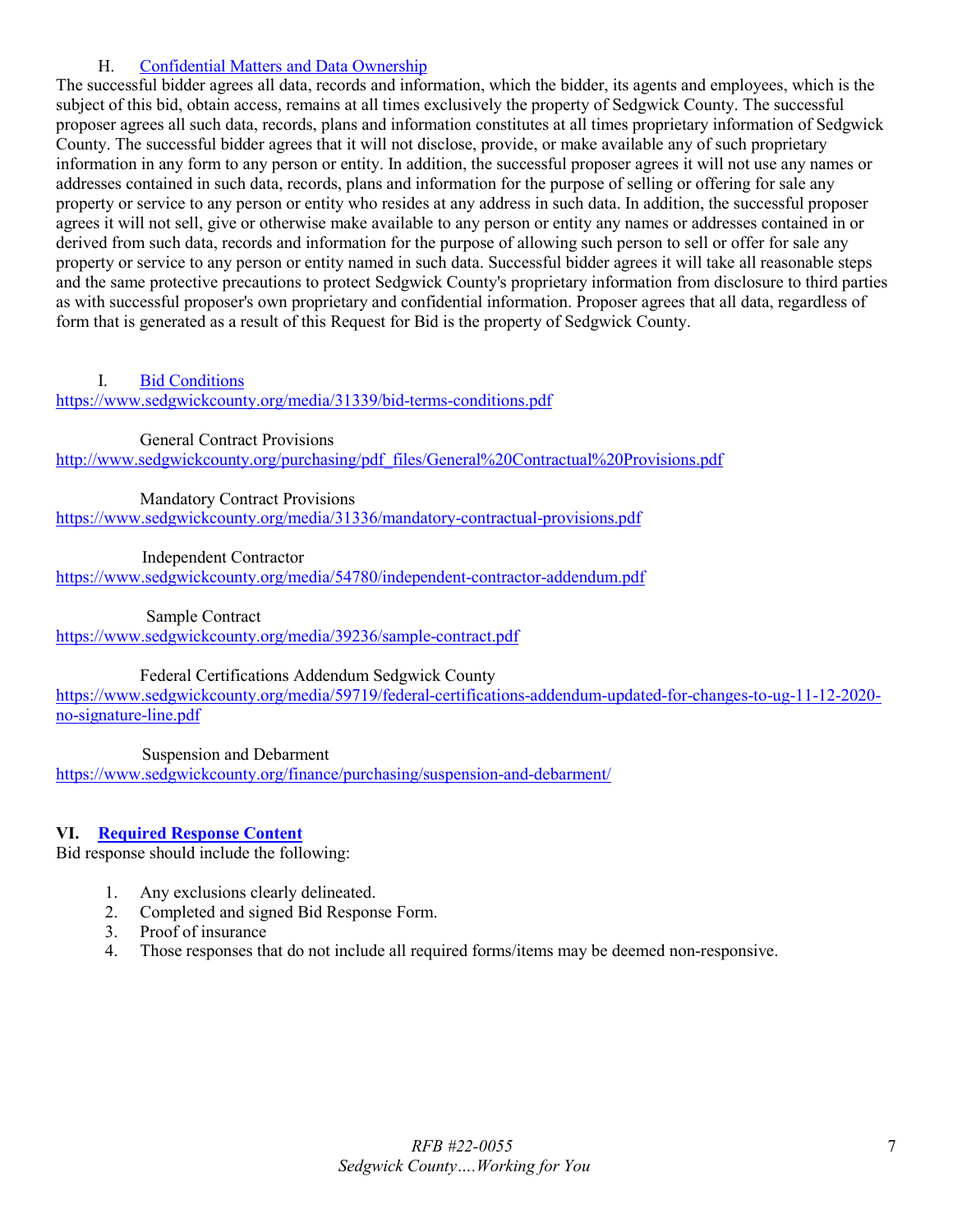#### **REQUEST FOR BID RFB #22-0055 6 EA. LARGE OR MID-SIZE INTERMEDIATE 4-DOOR SEDANS**

<span id="page-7-0"></span>The undersigned, on behalf of the Bidder, certifies that: (1) this offer is made without previous understanding, agreement or connection with any person, firm, or corporation submitting a bid on the same project; (2) is in all respects fair and without collusion or fraud; (3) the person whose signature appears below is legally empowered to bind the firm in whose name the bidder is entered; (4) they have read the complete Request for Bid and understands all provisions; (5) if accepted by the County, this bid is guaranteed as written and amended and will be implemented as stated; and (6) mistakes in writing of the submitted bid will be their responsibility. **NAME** \_\_\_\_\_\_\_\_\_\_\_\_\_\_\_\_\_\_\_\_\_\_\_\_\_\_\_\_\_\_\_\_\_\_\_\_\_\_\_\_\_\_\_\_\_\_\_\_\_\_\_\_\_\_\_\_\_\_\_\_\_\_\_\_\_\_\_\_\_\_\_\_\_\_\_\_\_\_\_\_\_\_\_\_\_\_\_\_\_\_\_\_\_\_\_\_\_ **DBA/SAME**\_\_\_\_\_\_\_\_\_\_\_\_\_\_\_\_\_\_\_\_\_\_\_\_\_\_\_\_\_\_\_\_\_\_\_\_\_\_\_\_\_\_\_\_\_\_\_\_\_\_\_\_\_\_\_\_\_\_\_\_\_\_\_\_\_\_\_\_\_\_\_\_\_\_\_\_\_\_\_\_\_\_\_\_\_\_\_\_\_\_\_\_\_  $$ **ADDRESS** \_\_\_\_ **CITY/STATE** \_\_\_\_\_\_\_\_\_\_\_\_\_\_\_\_\_**ZIP** \_\_\_\_\_\_\_\_\_\_\_\_\_\_\_\_ **PHONE FAX HOURS STATE OF INCORPORATION or ORGANIZATION COMPANY WEBSITE ADDRESS E-MAIL** NUMBER OF LOCATIONS **NUMBER OF PERSONS EMPLOYED TYPE OF ORGANIZATION:** Public Corporation **\_\_\_\_\_\_\_\_\_** Private Corporation Sole Proprietorship \_\_\_\_\_\_ Partnership Other (Describe): **BUSINESS MODEL:** Small Business **Manufacturer** Distributor **Retail** Retail Dealer Other (Describe): **Not a Minority-Owned Business**: \_\_\_\_ **Minority-Owned Business:** \_\_\_\_ (**Specify Below)** African American (05)  $\qquad \qquad$  Asian Pacific (10)  $\qquad \qquad$  Subcontinent Asian (15)  $\qquad \qquad$  Hispanic (20) Native American (25) Other (30) (Please specify  $\qquad \qquad$ ) **Not a Woman-Owned Business**: \_\_\_\_ **Woman-Owned Business:** \_\_\_\_ (**Specify Below) \_\_\_** Not Minority -Woman Owned (50) \_\_\_ African American-Woman Owned (55) Asian Pacific-Woman Owned (60) Subcontinent Asian-Woman Owned (65) \_\_\_\_Hispanic Woman Owned (70) Native American-Woman Owned (75) Other (Woman Owned) (80) Please specify **ARE YOU REGISTERED TO DO BUSINESS IN THE STATE OF KS:** \_\_\_\_\_\_Yes \_\_\_\_\_\_No **DUNS NUMBER:**<br>SAM NUMBER: **INSURANCE REGISTERED IN THE STATE OF KS WITH MINIMUM BEST RATING OF A-VIII:** Yes No □ **Yes, I would like to be on the emergency vendor list.**  □ **No, I would not like to be on the emergency vendor list. After Hours Phone #:\_\_\_\_\_\_\_\_\_\_\_\_ Emergency Contact Name:\_\_\_\_\_\_\_\_\_\_\_\_\_\_\_\_\_\_\_\_\_\_\_ After Hours Fax #:\_\_\_\_\_\_\_\_\_\_\_\_\_ ACKNOWLEDGE RECEIPT OF ADDENDA**: All addendum(s) are posted to our RFB/RFP web page and it is the vendor's responsibility to check and confirm all addendum(s) related to this document. NO. DATED ; NO. DATED ; NO. DATED In submitting a response to this document, vendor acknowledges acceptance of all sections of the entire document and has clearly delineated and detailed any exceptions.  $Signature$   $\ldots$   $\ldots$   $\ldots$   $\ldots$   $\ldots$   $\ldots$   $\ldots$   $\ldots$   $\ldots$   $\ldots$   $\ldots$   $\ldots$   $\ldots$   $\ldots$   $\ldots$   $\ldots$   $\ldots$   $\ldots$   $\ldots$   $\ldots$   $\ldots$   $\ldots$   $\ldots$   $\ldots$   $\ldots$   $\ldots$   $\ldots$   $\ldots$   $\ldots$   $\ldots$   $\ldots$   $\ldots$   $\ldots$   $\ldots$   $\ldots$   $\ldots$ Print Name Dated Dated 2008 and  $\Gamma$